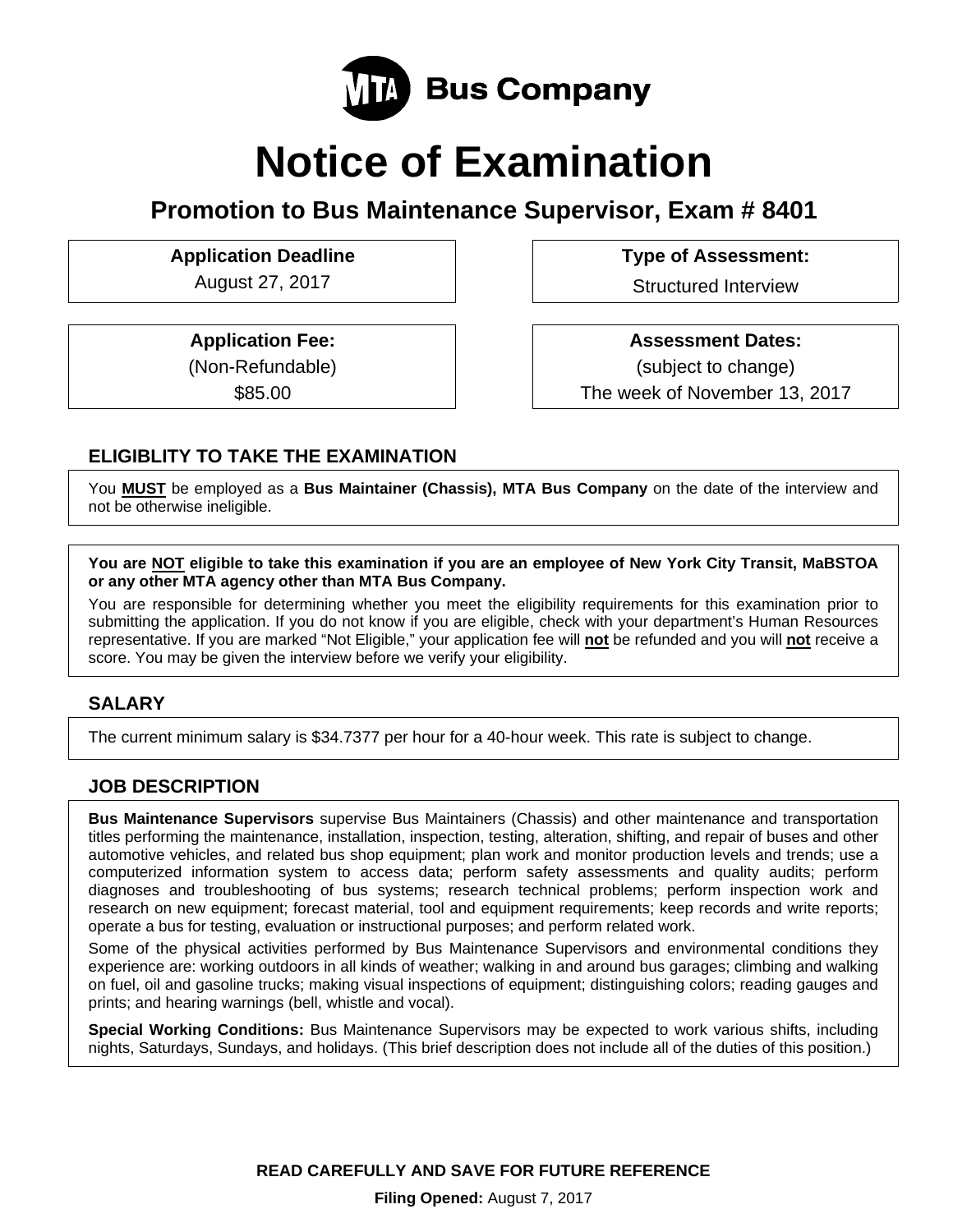## **REQUIREMENTS TO BE PROMOTED**

**Probation Completion:** To be promoted from the eligible list resulting from this examination, you must have completed your probationary period in the eligible title as indicated in the "Eligibility to Take Examination" section above. The eligible list for this exam may remain in effect up to 4 years from the date it is established.

**Driver License Requirement:** At the time of promotion, you must possess a Class B Commercial Driver License valid in the State of New York with a passenger endorsement and no disqualifying restrictions. If you have serious moving violations, a license suspension or an accident record, you may be disqualified. The Class B Commercial Driver License with passenger endorsement and no restrictions must be maintained for the duration of your employment.

**Drug Screening Requirement:** You must pass a drug screening in order to be promoted, and if promoted, you will be subject to random drug and alcohol tests for the duration of your employment. Additionally, if you have tested positive on a drug or alcohol test or had a refusal to test during pre-employment or while employed by a Federal DOT-regulated employer during the applicable period, you must have completed the Substance Abuse Professional (SAP) process required by federal law in order to be promoted to this safetysensitive position.

## **REQUIRED FORM(S)**

**Application:** Make sure that you follow all instructions included with your application, including payment of fee. Save a copy of the instructions for future reference.

## **HOW TO SUBMIT AN APPLICATION AND PAY THE APPLICATION FEE**

**You must apply online** for this examination by the last day of the application period unless you are requesting a Fee Waiver. Applicants who wish to request a Fee Waiver should refer to the "How to Submit an Application When Requesting a Fee Waiver" section below.

#### **Online Applications:**

- 1. Apply using the "BSC" employee portal at: www.mymta.info by the last day of the application period.
- 2. You must pay the application fee via payroll deduction. Applicants who request a fee waiver must apply by mail.
- 3. You will be sent a confirmation email after you complete your application and pay the application fee.

Computers with internet access are available on a limited basis at branches of the New York Public Library, the Brooklyn Public Library and the Queens Library to patrons with a valid library card.

## **HOW TO SUBMIT AN APPLICATION WHEN REQUESTING A FEE WAIVER**

Applicants who wish to request a Fee Waiver must obtain an *Application* in person at the MTA Exam Information Center (as indicated below) and must submit the *Application* by mail **by the last day of the application period**.

MTA New York City Transit will not accept applications in person. Additional information on requesting an application fee waiver is available with the *Application*.

### **MTA Exam Information Center**

Open Monday through Friday, from 9 AM to 3 PM, in the lobby at 180 Livingston Street, Brooklyn, New York. Directions: take the A, C, F or R trains to the Jay Street-Metro Tech Station, or the 2, 3 or G train to the Hoyt Street Station.

**READ CAREFULLY AND SAVE FOR FUTURE REFERENCE** 

**Filing Opened:** August 7, 2017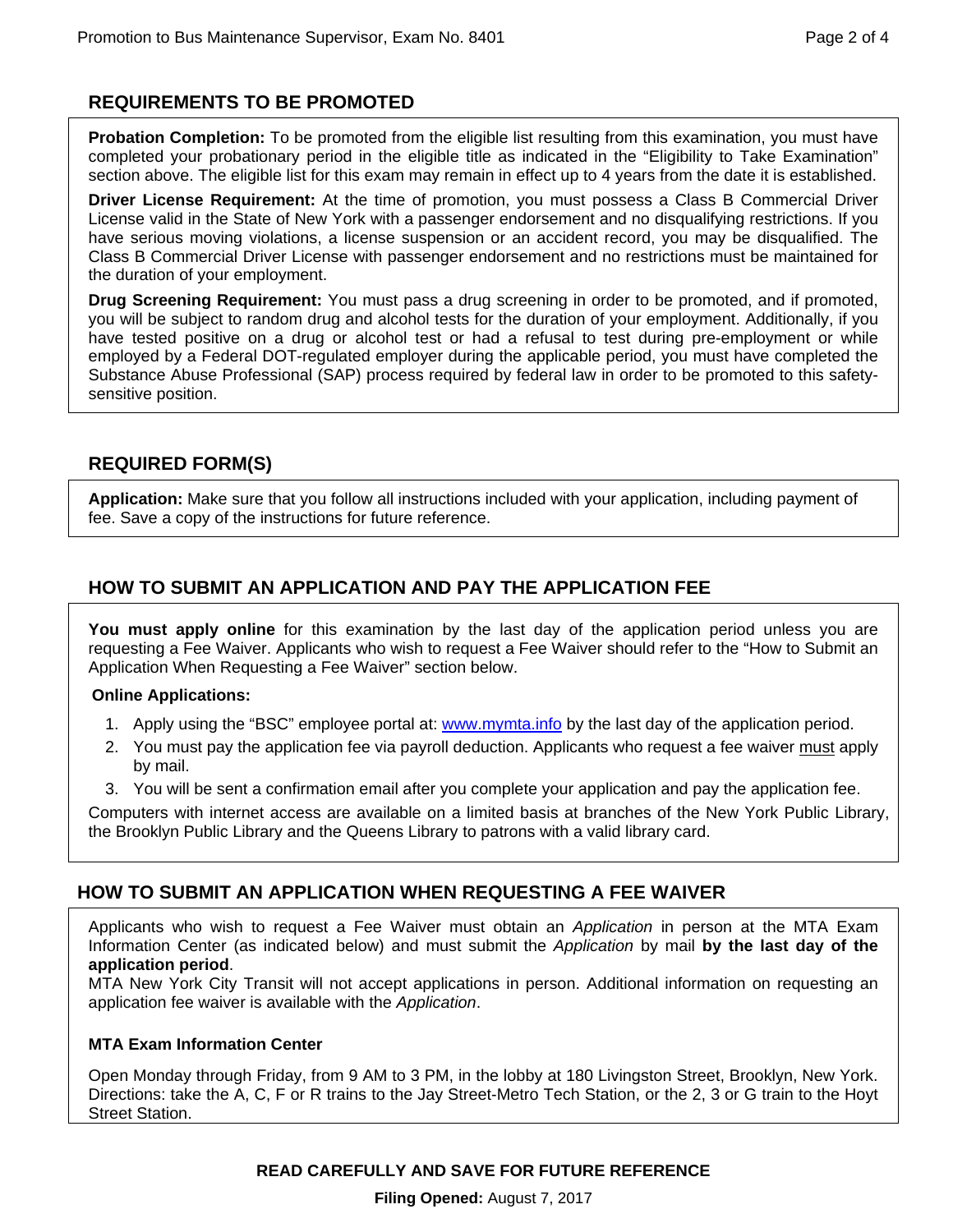## **ADMISSION LETTER**

An *Admission Letter* will be mailed to you about 10 days before the first date of the structured interview. If you do not receive an *Admission Letter* at least 4 days before the structured interview date, you may obtain a duplicate letter at the MTA Exam Information Center located in the lobby at 180 Livingston Street, Brooklyn, NY. A paper copy of the *Admission Letter* is your ticket for admission to the interview.

Employees **must** keep their official mailing address **up to date.** Only the address on file with the MTA Business Service Center will be used to mail correspondence, including the *Admission Letter.* 

## **THE INTERVIEW**

You will be given a structured interview. A score of at least 70 is required to pass this interview. Your score on this interview will determine 85% of your total score. Your seniority will determine the remaining 15%. You must pass the structured interview to have your seniority credited. Your seniority will be 70 plus 3 points for each year of service in MTA Bus Company up to a maximum total of 100 for 10 or more years of service. Partial credit for seniority is given for each day served as an MTA Bus Company employee. Once all final scores have been determined, candidates will be placed on an eligible list in rank-score order. Ties resulting from identical scores will be broken in an equitable manner to be determined by the NYC Transit Personnel Testing, Selection, and Classification Unit.

The structured interview may include questions on the installation, troubleshooting, inspection, repair, and maintenance of automotive/bus equipment, including tools and equipment used in automotive/bus maintenance; supervisory methods and practices; the ability to follow rules, regulations, policies and procedures; labor-management practices; safe and efficient work practices and procedures; reading and interpreting technical drawings, wiring diagrams and schematics; and other related areas.

**Note:** You are not permitted to enter the interview site with cellular phones, beepers, pagers, cameras, portable media players, or other electronic devices. Calculators are permitted; however, they must be handheld, battery or solar powered, numeric only. Electronic devices with an alphabetic keyboard or with word processing or data recording capabilities such as planners, organizers, etc. are prohibited. If you are found to be in possession of any of these devices, your interview score may be nullified, you may not receive your interview results, and your application fee will not be returned.

You must leave the interview site once you finish the interview. If you disregard this instruction and re-enter the interview site, your interview score may be nullified, you may not receive your interview results, and your application fee will not be returned.

#### **PROOF OF IDENTIFICATION**

You must present your employee ID when you arrive to take the structured interview.

### **THE INTERVIEW RESULTS**

If you pass the structured interview and are marked eligible, your name will be placed in final score order on an eligible list and you will be given a list number. You will be notified by mail of your interview results. If you meet all requirements and conditions, you will be considered for promotion when your name is reached on the eligible list.

## **ADDITIONAL INFORMATION**

You are required to successfully complete a one-year probationary period. If you do not successfully complete the probationary period, you may be returned to your former title at the discretion of the MTA Bus Company.